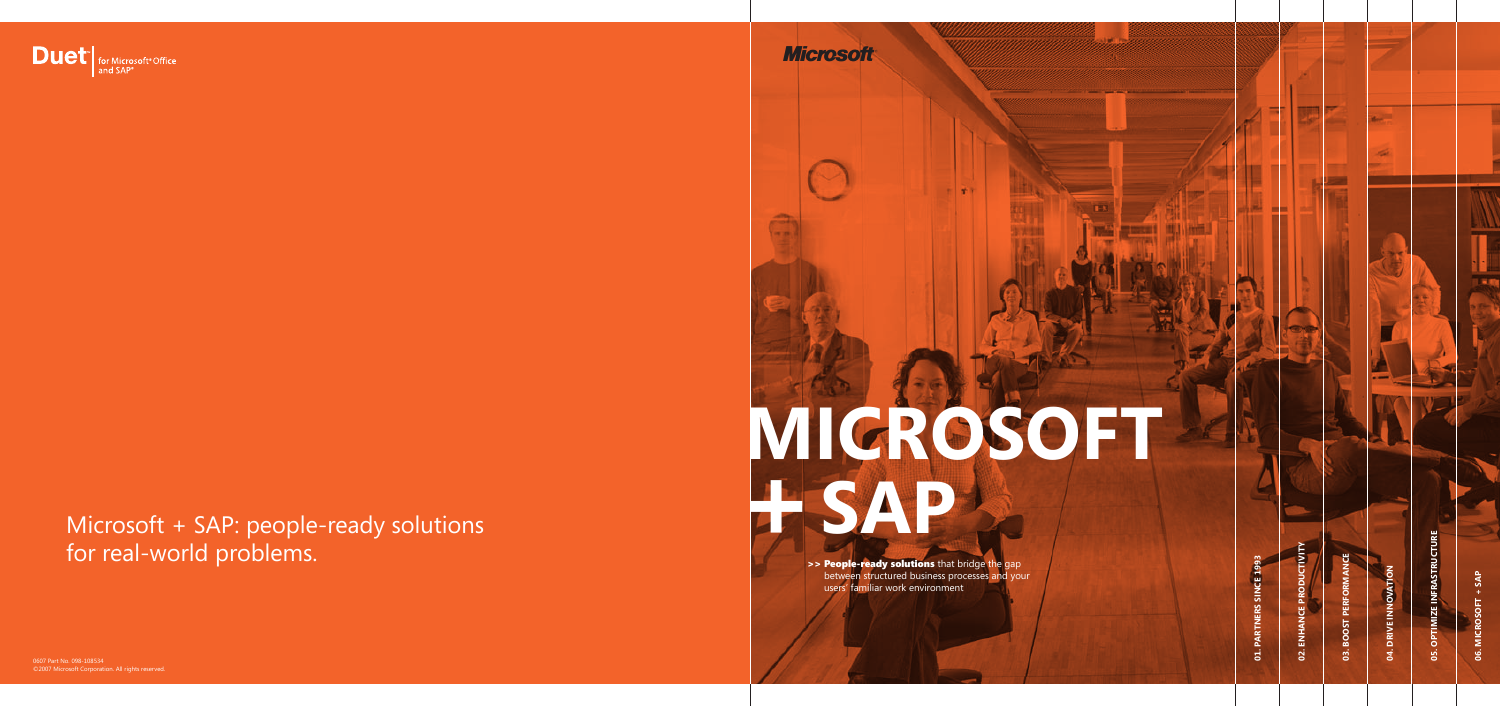#### CONTENTS

| <b>Partners Since 1993</b>  | 02 |
|-----------------------------|----|
| <b>Enhance Productivity</b> | 04 |
| <b>Boost Performance</b>    | 06 |
| <b>Drive Innovation</b>     | 08 |
| Optimize Infrastructure     | 10 |
| Microsoft + SAP             | 12 |

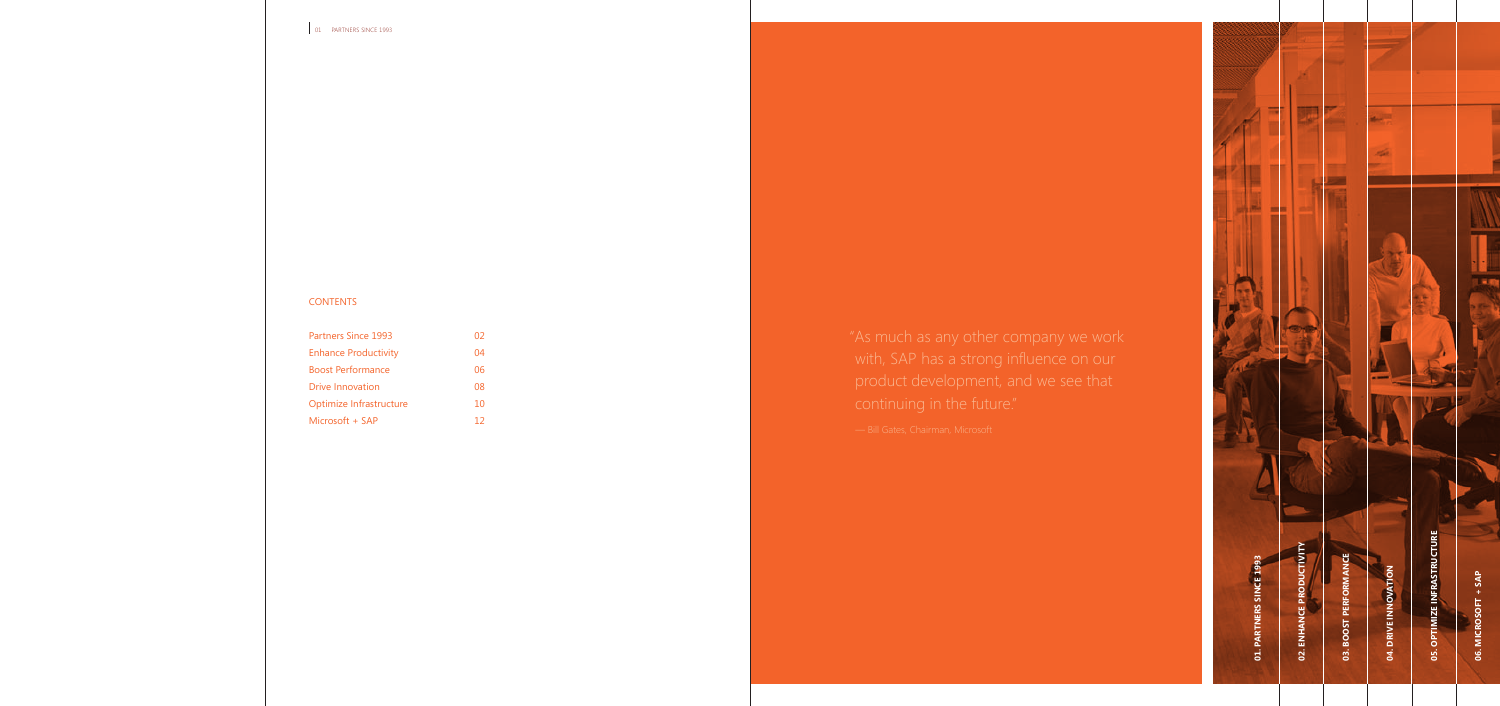Bill Gates, Chairman, Microsoft Hasso Plattner, Chairman, Supervisory Board, SAP

### **PARTNERS SINCE 1993**





**03. Boost Performance**

**BOOST** 

gi

**04. Drive Inn**

 $\vec{x}$ 

**o vation**

a,

**05. Optimize Infrastructure**

**MIZE INFRASTRUCTURE**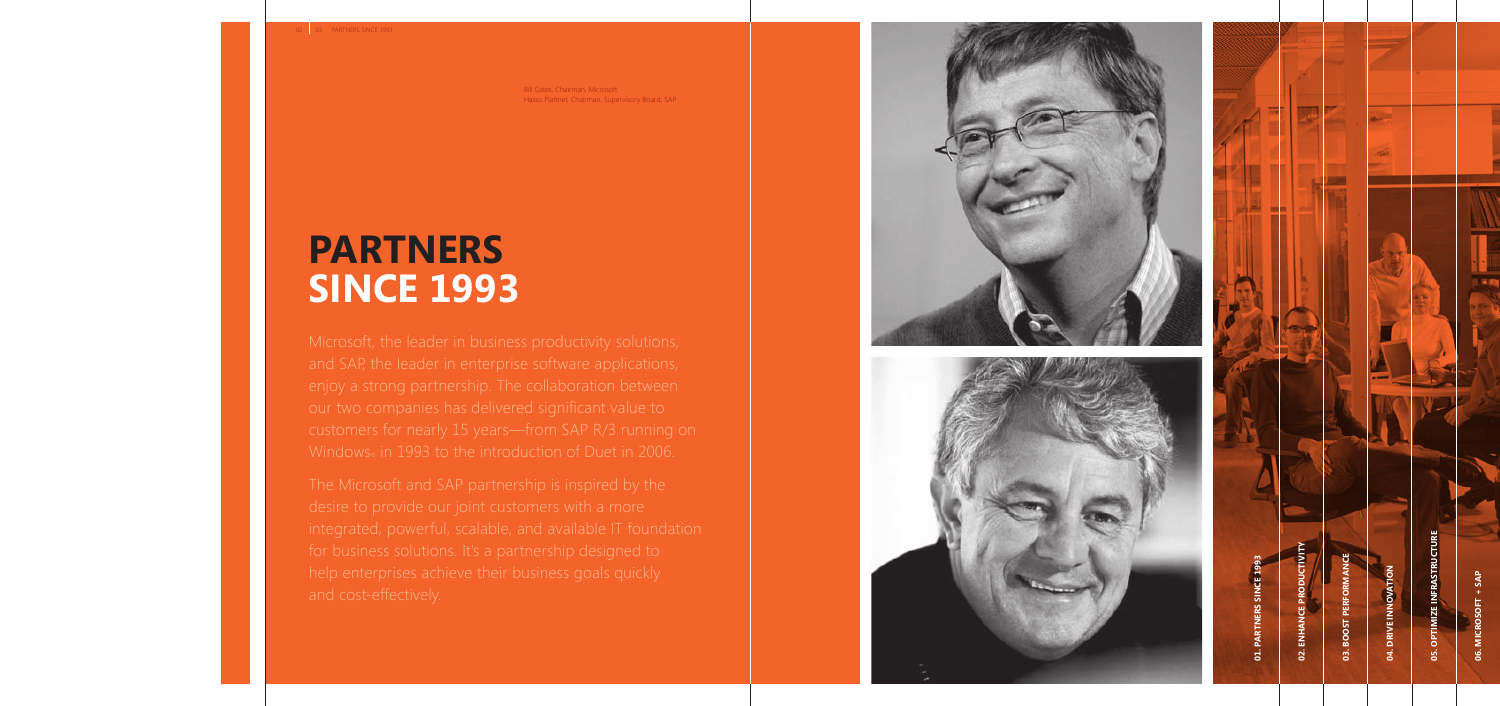# **ENHANCE PRODUCTIVITY**

Microsoft brings together structured and unstructured data in a familiar work environment to increase employee productivity. For example, Duet<sub>™</sub> for Microsoft® Office and SAP makes SAP business processes and information accessible to every employee through Microsoft Office applications.

With all of the tools available to them, today's companies should enjoy extremely high productivity. But not all of them do. The reasons are as numerous as the companies themselves: Collaborative workflows are more of an aspiration than a reality. Inconsistent views of enterprise data with dissimilar data formats exacerbate rework, redundancy, and data-entry errors. And the difficulty of integrating structured and unstructured data undermines productivity.

#### That's where Microsoft and SAP come in.

We have been committed to delivering productivity-enhancing interoperable, integrated solutions for many years. During that time, we have worked together to develop a range of technologies to help you bridge your Microsoft and SAP platforms and applications, so you can work more efficiently and effectively. Our strategic relationship, however, goes much deeper. Our investments in co-innovation have led to many new, important technologies that have brought significant value and flexibility to enterprises across the globe.

An example is our new Duet software. Jointly developed and supported by SAP and Microsoft, Duet makes SAP business processes and information accessible to every employee through their familiar

"We believe that Duet is going to increase knowledge worker productivity, drive better decision making, and increase accuracy in the SAP system."

— Kara Achtermann, Manager of Technical Development, Lyondell

Microsoft Office environment. This powerful combination enables information workers to improve decision making, increase process compliance, and decrease costs. And, because it can be used virtually instantly with no additional training, Duet can accelerate user adoption, helping to decrease the risk and increase the return on investment (ROI) of SAP implementations.

Lyondell Chemical Company is reporting excellent results from its Microsoft + SAP implementation. With 10,000 employees worldwide, \$18.6 billion in consolidated revenues, and operations on five continents, Lyondell is a leader in the manufacture of commodity chemicals and polymers. The company has standardized on a Microsoft infrastructure. It runs all of its servers and databases on Microsoft Windows Server 2003 Enterprise Edition, including its SAP platform, and has selected Microsoft SQL Server<sub>™</sub> for its SAP implementations.

"We have used Microsoft products for over a decade for some database and other server-based applications, as well as front-end systems on the desktop," says David Chapman, director of business solutions. "For Lyondell employees, Microsoft is intuitive, it's what they use at work and at home, it's the way they are comfortable working."

By delivering information seamlessly and effortlessly to the people who need it, the company's Microsoft + SAP environment enables Lyondell employees to improve throughput, reduce inventories, and streamline raw material purchasing and allocation.

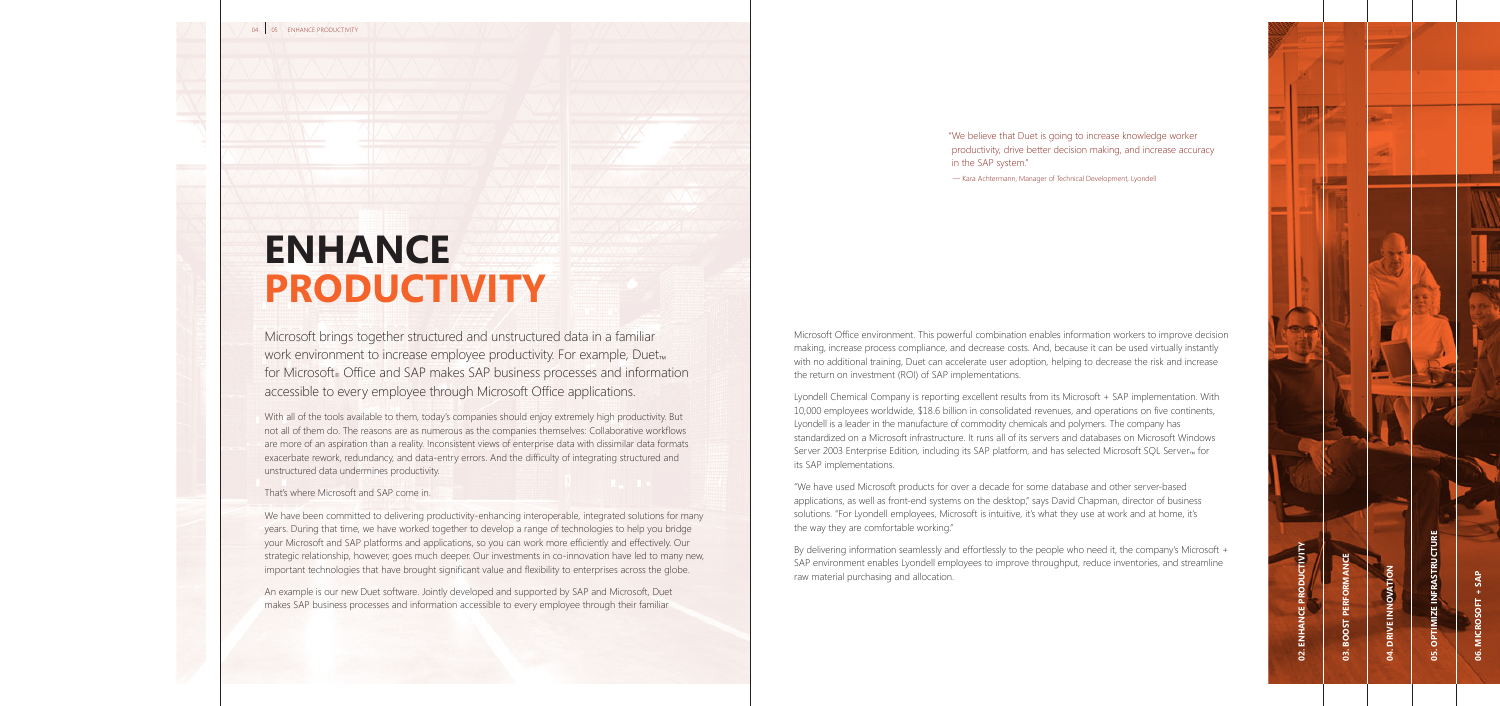# **BOOST Performance**

Microsoft's complete business intelligence (BI) solution helps employees make well-informed decisions by providing them with fast access to relevant business data. The solution provides everything from data extraction to reporting and analysis.

Boosting business performance means giving decision makers greater insight into business trends and performance by unlocking enterprise information trapped in independent silos and unlike databases. It means accommodating requests for custom and one-off reports without derailing IT from their core responsibilities. It means providing efficient data access for meaningful BI to all users who need it, not just SAP power users.

It means combining the powerful capabilities of Microsoft BI and SAP.

For example, Microsoft's full BI stack can be used in conjunction with SAP in a variety of ways. You can use the Microsoft SQL Server BI foundation with an enterprise-class extract, transfer, and load product to load data to and unload data from SAP. Or create a central data warehouse by using SQL Server 2005 Analysis Services as an OLAP-based analytic platform that can combine SAP data with other line-of-business data in a heterogeneous environment.

Microsoft SQL Server Reporting Services is another effective BI solution. It enables organizations to transform valuable enterprise data into shared information for insightful, timely decisions at a lower total cost of ownership (TCO). It's a comprehensive, server-based solution that enables the creation, management, and delivery of both traditional, paper-oriented reports and interactive, Web-based reports.

Your enterprise can take advantage of seamless insight into SAP business data through SAP-certified SQL Server Reporting Services and Microsoft Excel®. It's easy to implement and use, delivers scalable BI by putting critical, timely information in the hands of all employees at all levels, and helps extend the value of existing applications through comprehensive analytics, integration, and data migration capabilities.

SAP BI users can take advantage of the flexible yet easy-to-use reporting capabilities of Reporting Services without migrating their data to another platform.\* Users can create reports in the familiar Business Intelligence Development Studio using a custom-built query designer, and deployment is a simple one-step process that targets the Web as the reporting platform. Report distribution is now as simple as distributing a hyperlink.

It has never been easier to get your important SAP business intelligence to the people who need it.

\* *"Using SQL Server 2005 Reporting Services with SAP NetWeaver Business Intelligence." (SQL Server technical article http://technet.microsoft.com/en-us/library/bb508810.aspx)*

**06. Microsoft + SAP**

ဖွ

MICROSOFT + SAI

**03. Boost Performance**

**BOOST PERFORM** 

 $\ddot{2}$ 

**04. Drive Inn**

**o vation**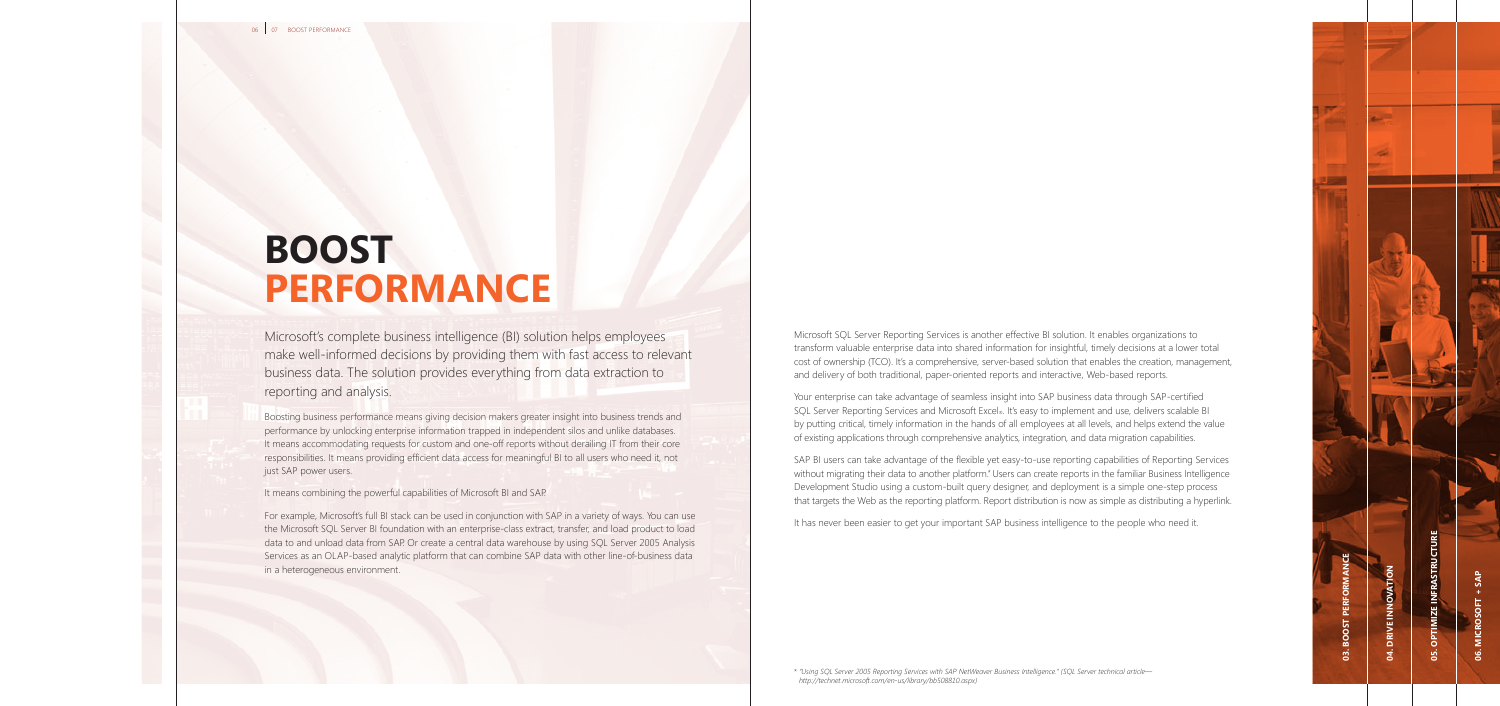"SharePoint Portal Server 2003 enables greater collaboration across jurisdictions and time zones. This helps our lawyers to be more efficient and productive, improves our responsiveness, and overall offers a better service to our clients."

— David Bennett, Associate Director, Head of Development, Linklaters

### **DRIVE innovation**

Microsoft's application platform helps companies react quickly to business and competitive changes by accelerating delivery of custom solutions and leveraging Microsoft's rich interoperability with SAP.

SAP offers nearly unlimited customization to meet the needs of business users. But those same options can add complexity to a business environment and make it challenging to upgrade to newer versions.

Fortunately, Microsoft and SAP work extremely well together, enabling companies to innovate efficiently. Customers can leverage their .NET development skills and the strong value proposition of .NET as a custom development platform to build point solutions around SAP that are faster to build, easier to maintain, and easier to use.

Another example is using Microsoft SharePoint® Portal Server in conjunction with SAP as a portal application that teams can use to access, share, and manage a uniform set of SAP data across boundaries for better-informed business decisions. SharePoint also increases the value of enterprise data by managing content and business processes and by delivering an integrated view of both structured and unstructured information, adapted to the needs of users and teams.

Microsoft SharePoint Server supports XML, Web Services, and other standards for connecting systems and applications. It helps improve ROI by delivering interoperability and extensibility without the need for costly coding. It also allows developers and administrators to display SAP processes in a SharePoint portal and simplifies the task of building components for portals based on SAP's Enterprise Portal technology.

Linklaters, a leading global law firm, uses SharePoint technologies to great success. The firm, which employs a team of 2,000 lawyers worldwide, wanted to make collaboration between lawyers easier with a central location for viewing and maintaining client data. Microsoft Services recommended Microsoft Windows SharePoint Services and Microsoft Office SharePoint Portal Server 2003. These solutions integrate easily with Linklaters' existing content management system and SAP business management technologies.

Linklaters rolled out its new collaborative solution to approximately 5,000 employees in 2006. By making it easier for lawyers to collaborate, Linklaters is maintaining its reputation for innovation and best practice. Employees are responding positively to the new tool and are already creating new communities of users through SharePoint Portal Server 2003.

And SharePoint is just one way Microsoft's application platform enhances interoperability. Microsoft BizTalk® Server 2006 is a business process management server that enables companies to automate and optimize business processes. It integrates heterogeneous environments and facilitates business process automation across multiple applications, automates the integration of transaction processes for partners and customers, and integrates SAP data in other systems by converting SAP's proprietary data-exchange formats and schema.

So if you're looking for an easier way to create custom solutions for your business, you've just found two of them.

**06. Microsoft + SAP**

**05. Optimize Infrastructure**

*IMIZE INFRASTRUCTURE* 

**04. Drive Inn**

**o vation**

**March** 

a,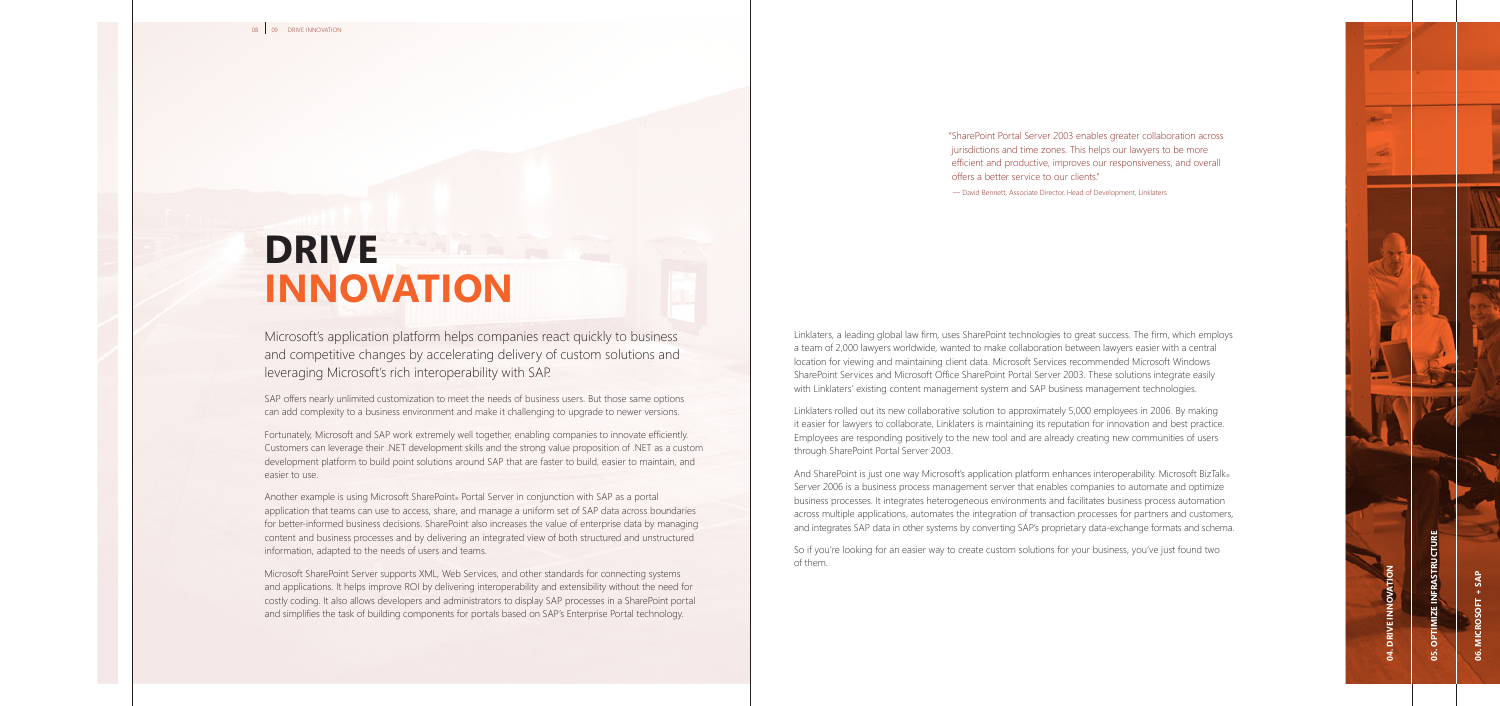improving productivity by making it easier to create robust database extensions at a lower cost. That's one reason SQL Server can help deliver a better TCO for SAP deployments\*—and one reason it's the most-used database for SAP deployments: 42 percent of all new SAP deployments use SQL Server\*\*.

CLP Power Hong Kong Ltd., the largest electricity service provider in Hong Kong, is using the combination of SQL Server and SAP to improve productivity and control costs. Having outgrown its original mainframe systems, it chose a Microsoft + SAP solution to handle the future growth of its business operations.

CLP Power utilized the solution's strengths to develop its Customer Care and Marketing System, which provides highly efficient transaction processing for electricity billing, call center operation, Web-based customer self-service, and account management capabilities. Some benefits emerged immediately. CLP Power's Call Center System, which runs on the SAP customer relationship management application, enabled customer service agents to manage a single view of all customer relationships and streamline call center processes. The SAP Utilities industry application components helped cut the company's daily billing batch run processing time by 45 percent.

The solution has also increased customer satisfaction and improved operational efficiency: an upgrade of the database engine to SQL Server 2005 (64-bit) resulted in a greater than twofold performance improvement.

Windows Server 2003 is another way companies are cutting TCO in SAP and Microsoft technologies. It helps lower costs by reducing IT complexity, centralizing systems management, and providing a high level of administration automation. It also decreases costs by facilitating server consolidation, maximizing server capacity, and providing seamless out-of-the-box single sign-on capabilities with SAP solutions.

That's one reason 62 percent of new SAP installations are on Windows Server\*\*.

"One of the most fascinating things was the success of migrating 2.2 million customers from a large mainframe billing application to a standard solution based on SAP and Microsoft SQL Server based on affordable commodity hardware."

— André Blumberg, Group IT Manager – Technology and Architecture, CLP Group Hong Kong



# **optimize infrastructure**

The Microsoft Windows infrastructure provides a scalable and securityenhanced operating system with high availability, while SQL Server offers a scalable and enterprise-ready database. SQL Server can help deliver a better TCO database platform that can run SAP systems large or small at a fraction of the cost of other leading databases.

Today's IT departments are under constant pressure to reduce the number of people required to manage systems and drive down costs—all while being expected to support growth. Mergers and acquisitions, the speed of technology, and accumulation of legacy systems have created an unruly mix of inefficient processes, incompatible systems, and redundant capabilities that make it difficult for IT to invest in technologies that prepare the enterprise for long-term agility. Without an integrated set of technologies, it's difficult to improve processes for connecting employees, partners, and customers—both today and into the future.

At the same time, IT needs to maximize the value of every dollar spent when refreshing hardware and upgrading SAP, or implementing new SAP modules.

Many companies have discovered that combining Microsoft and SAP is the ideal way to optimize their computing infrastructure and reduce their TCO.

For example, SQL Server 2005 enables SAP customers to share data across multiple platforms, applications, and devices, while making it easier to connect to internal and external systems. The high-availability features of SQL Server 2005 can minimize downtime in SAP implementations while

> \* *"Strategic Initiatives: Moving ERP to SQL Server Yields Substantial Savings," Wipro, 2004* \*\* *SAP Market Data*